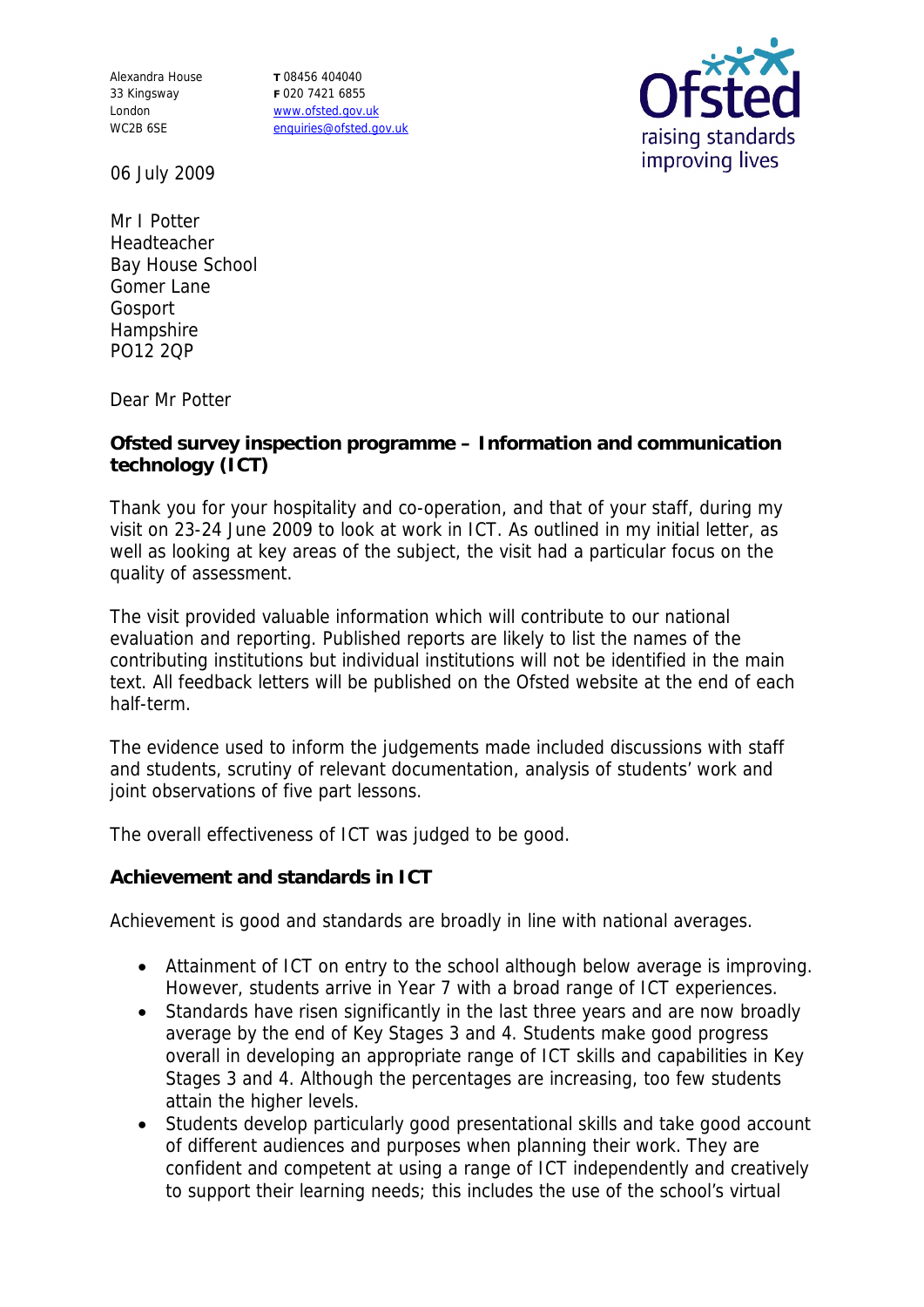learning environment (VLE). Students are generally less skilled at filtering and handling data and using this information to produce graphs.

- The relatively small cohort of students who do ICT in the sixth form progress well. They attain standards in computing that are in line with national averages and high standards in applied ICT A Levels.
- The school makes good use of ICT to support the needs of vulnerable students. This includes the use of laptop and specialist software to help raise standards for example in literacy and numeracy.
- There are pockets of excellent practise in the school in which ICT is being used by some teachers for example in art, design technology, music, French, and government and politics to help accelerate learning and raise standards in these subjects.
- The school's specialist status in mathematics and technology has enabled the school to make outstanding use of ICT to support work related to business and enterprise, resulting in the school winning the Big Business Challenge in the South 2009.
- ICT makes a good contribution to students' personal development and wellbeing. Through their use of the internet, students have gained a deeper appreciation of world affairs and other cultures and countries, such as links forged with an orphanage in Malawi, with a school in France and more recently with a school in China.
- The school's programme of work on citizenship has made a significant contribution to students' understanding of how to keep themselves safe when using technology, including the use of chat rooms, the internet and mobile phones.

**Quality of teaching and learning of ICT**

The quality of teaching and learning is good overall.

- Teachers demonstrate good subject knowledge. However, they do not always make full use of the range of teaching strategies to ensure all students, especially the higher attainers, make the progress of which they are capable.
- Good teaching in the school is characterised by high expectations, clear learning objectives that are focused on developing skills through meaningful activities. In these lessons, work is well matched to students' interests and takes full account of their prior aptitudes and needs. Where lessons are less effective they are too teacher directed despite the students being able to work independently. Teachers at times spend too much time talking while students sit passively and this slows the pace of learning. In a small minority of cases, there are insufficient strategies to support the needs of the lower attaining students. However, a common feature of lessons is the limited use of selfassessment strategies.
- There is good support provided for students with learning difficulties and disabilities in lessons by additional adults.

**Quality of the curriculum for ICT**

The quality of the curriculum is good.

• The ICT department has made good progress in developing a curriculum that is relevant and interesting for students at Key Stage 3 and offers more choice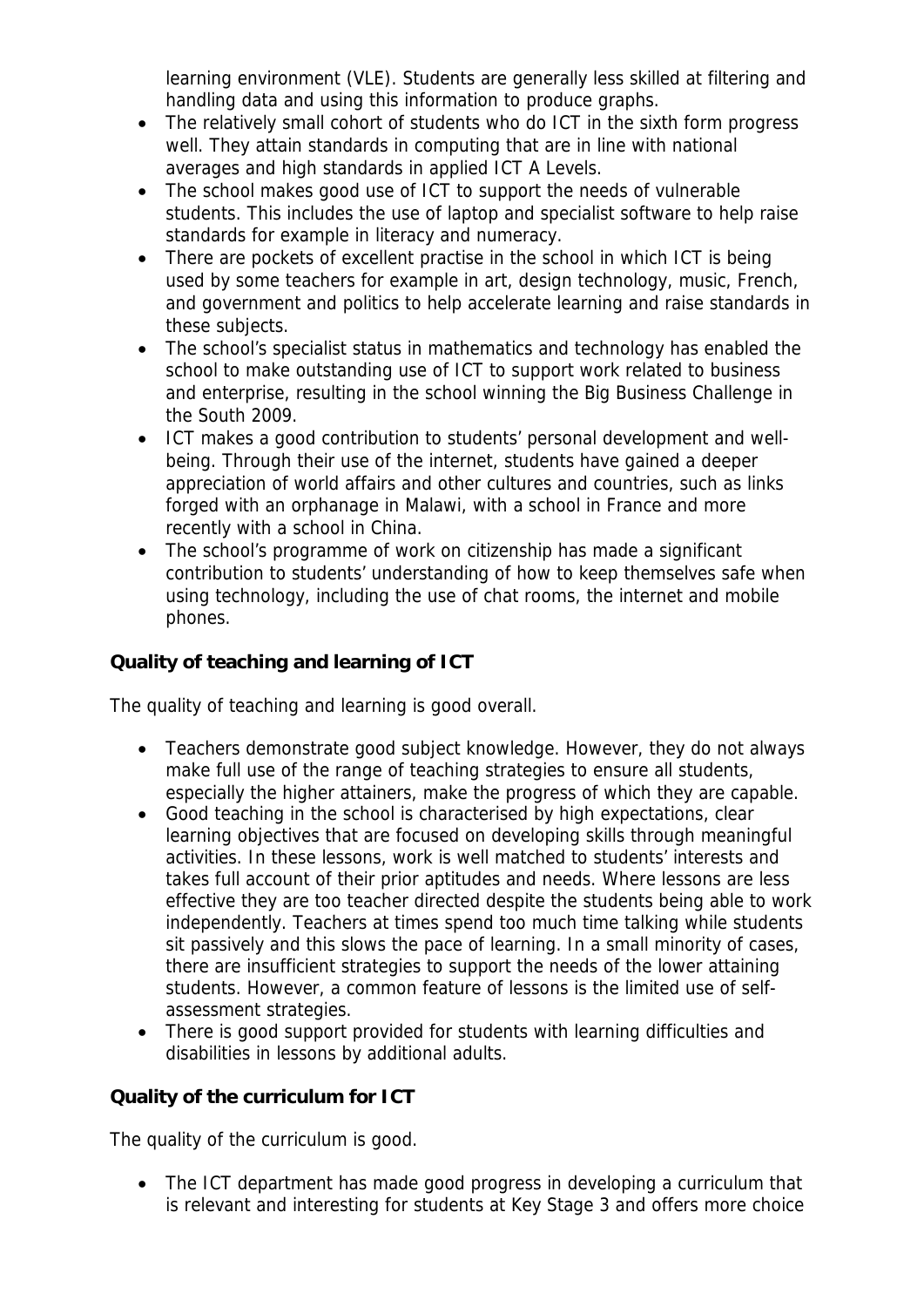and different pathways at Key Stages 4 and post-16. Consequently, boys are more engaged with their learning, particularly at Key Stage 3.

- There is a good focus on programming by the end of Key Stage 3 and this prepares students well for Key Stage 4.
- The good work of the ICT across the curriculum (ICTAC) group is promoting greater use of ICT across the curriculum, for example by sharing and disseminating good practice.
- In modern foreign languages, students who usually struggle with their reading and writing, including those with learning difficulties and/or disabilities, produce work of high quality when they are able to research topics and use a range of media to complete their work.
- Departments such as English are taking more account of ICT competencies because of the requirement to use ICT in some of the units of work. A good example is the media recasting unit, in which students recast editing and manipulating pieces of text, using a different medium such as a literary text as a news report.
- There are good opportunities for students to be creative in their use of ICT in discrete ICT lessons as well as in their use of ICT in other subjects. A good example was seen in the sixth form with students using multimedia to explore figurative language and semantics within literature. In this lesson, they used different formats of images and video to create their own artistic interpretation of work they had been doing in English literature.
- The good level and range of ICT resourcing in the school, enables ICT to be used in a range of subjects and in a range of locations. However students report frustrations about the limited access to printers and the unreliability of printers and some laptops.
- There are some subjects in which ICT is being used particularly well; however, the application of ICT has yet to become firmly embedded throughout the school and within all departments.

**Leadership and management of ICT**

The leadership and management of ICT are good overall.

- The specialist status has had a significant impact in helping to improve provision for ICT over the last five years. The school now has a clear staffing and technical infrastructure which has helped to raise standards across the school.
- The vision for ICT is an integral part of the school's vision for its specialism in mathematics and computing.
- The specialist school committee of governors holds the school to account for the progress made towards targets including ICT.
- The ICT department has received good support from the school's senior management, during the absence of the head of department.
- Key members of staff within the ICT department are developing their roles well and are contributing satisfactorily to the effective and reflective leadership and management of the department. This is helping to raise standards.
- Key leaders provide good training for staff and this is improving the level of staff confidence and competence in using ICT as a teaching and learning tool.
- Leaders and managers have an accurate view of the school's strengths and weaknesses and are successful in helping to bring about improvement, such as the increased level of engagement and better performance of lower attaining boys.